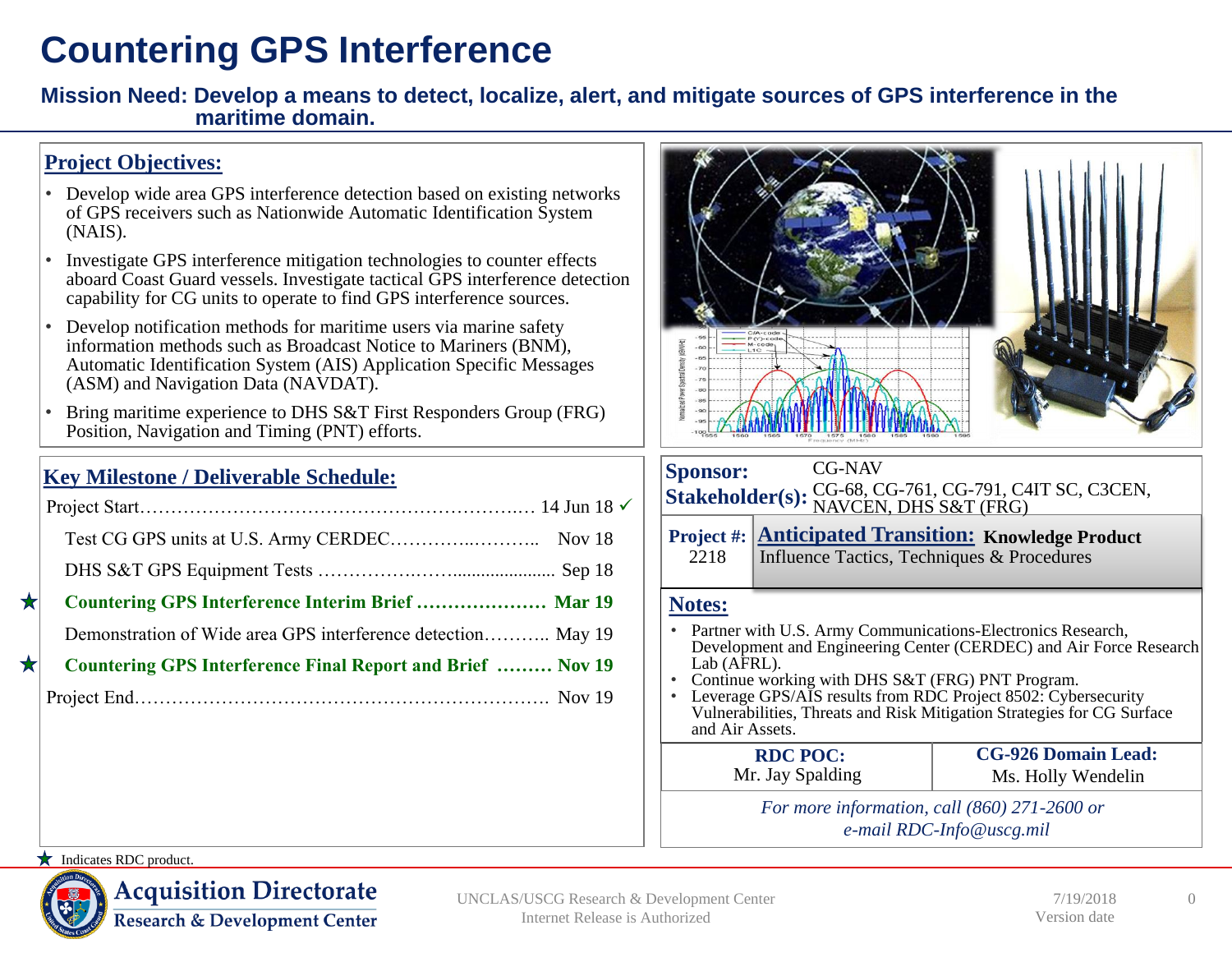# **USCG GPS Test gear on site**